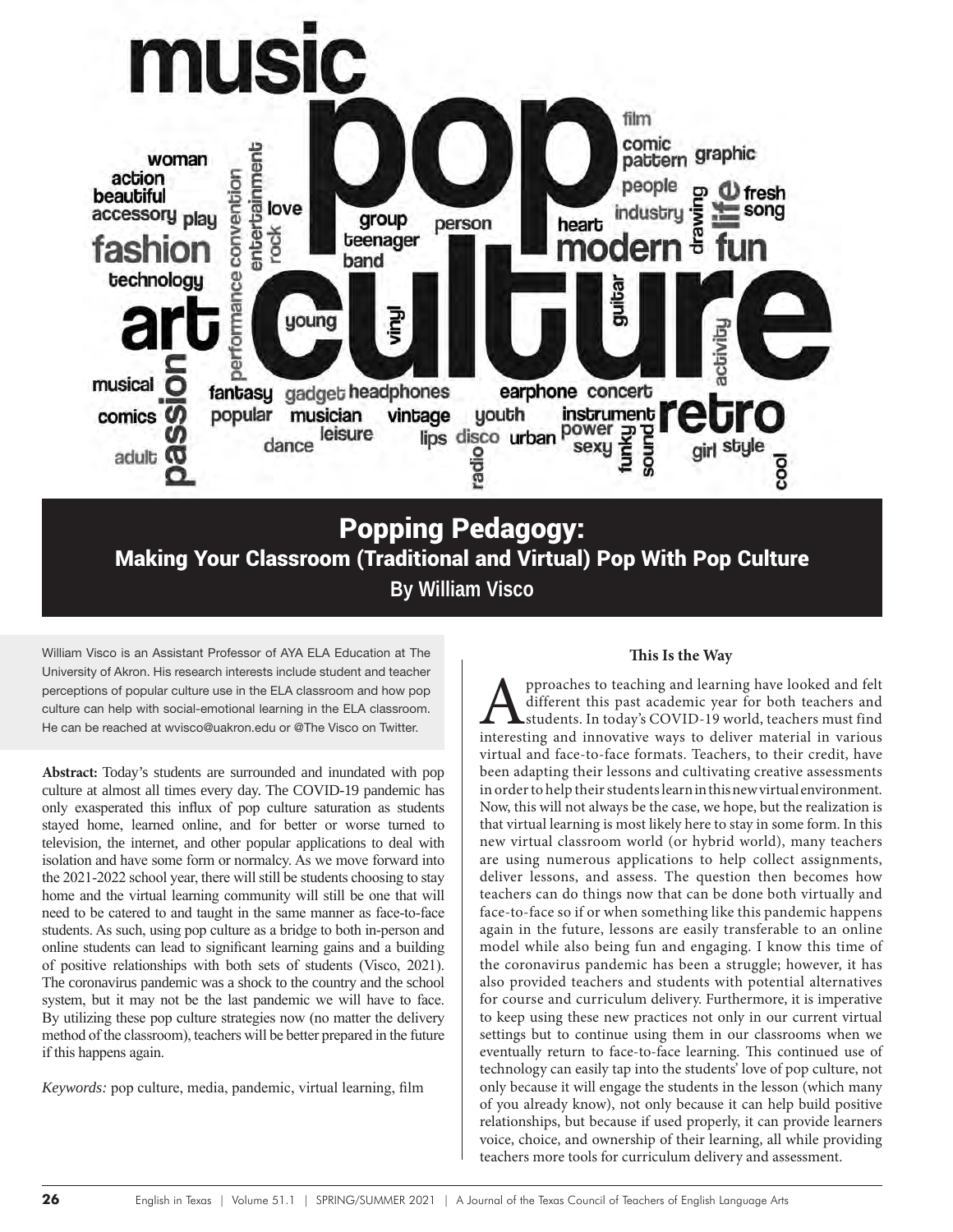

The use of pop culture in the English classroom has become a significant topic for researchers and teachers alike. I have written a few articles on this topic already (e.g., Visco, 2018, 2019, 2021). Leigh Hall (2011) suggests "understanding how youths integrate pop culture texts into discussions about academic ones can help teachers more effectively use them to deepen students' reading comprehension and curriculum knowledge" (p. 296). This argument is something teachers have heard before: Using pop culture (TV, music, etc.) to engage students and enhance curriculum is important. This article is not meant to reiterate that point. Rather, I am hoping to address ways to continue to implement pop culture/technological practices both during and after COVID-19. The hope is to help teachers see how linking their curriculum to pop culture and using online applications is not only beneficial in helping students learn concepts they can use in and out of the classroom while building positive relationships, but it can also help teachers organize materials and assess their students in a fun and efficient manner.

Before I continue, let me take a moment to define pop culture. According to educational researchers Alvermann and Xu (2003), attempting to give a complete and accurate definition of popular culture is "like nailing gelatin to a wall," (p. 146). The reason for this is because what pop culture "is" is always changing. Most researchers defined pop culture as something that is currently popular: this would include the most popular music, movies, comic books, graphic novels, slang, TV shows, and the internet (Beach & O'Brien, 2008). Fiske (1989) attempted to define pop culture as almost anything consumed or experienced in our daily lives (e.g., a school, a billboard, or even a supermarket). While current movies, music, TV shows, social media applications, athletes, and even commercials are readily accessible to students, pop culture phenomena can transcend time. In addition, it is important to note the varying view of what pop culture is and could be to both teachers and students. Personally, I believe that pop culture is a set of beliefs, practices, or objects that are prominent or ubiquitous in culture and can in many ways transcend language, race, ethnicity, and religion. No matter what your definition, the main idea is that pop culture can and should be used in your classroom to help engage students, to give students ownership of their learning, and to cultivate positive relationships.

## **Lights, Camera, Assignment**

My classroom was not always a pop culture classroom. While I knew I wanted to use it, a lot of the time I was nervous, unsure, and afraid to do so. I didn't know how the students would react; I was afraid

what other teachers might think, and I was nervous about changing the culture of learning in the school I was working in. However, after a really frustrating class working with *Beowulf,* I knew changes needed to be made. I decided to utilize what at the time was a fairly new and popular movie, *Captain America: The First Avenger,* to help explain archetypes*.* My heart raced as I pressed the play button to show a few video clips from the movie, but to my relief, the students became actively engaged. During the clips, I stopped periodically, asking questions about why characters were dressed a certain way, what were the beliefs of the characters and the author, and why the main character was named Captain America. To my surprise, not only were the students answering questions, but some students who never spoke up in class were in the thick of our discussions. It really helped the students as we began reading *Beowulf* again later in the class period. "When we turned back to *Beowulf*, they started to form connections they had been struggling to make. For example, the concept of archetypes became clearer when one student dubbed Beowulf 'Captain Anglo-Saxon'" (Visco, 2019, p. 84). I used my own DVD in class but have moved to using YouTube clips. I would suggest using Padlet to house a playlist of videos for easy access and to save time. Having everything in one place for your students in this time of virtual schooling is extremely important, so making sure those clips are easily accessible to them at all times and not just "class time" is paramount. Plus, it allows you to add and subtract videos while keeping things organized.

Now, did every student actively participate in the above activity? No, of course not. Nevertheless, a lot more students were engaged in the lesson than had been the day before. This is because "students with low motivation are more willing to think, talk, and write about film than about books (Vetrie, p. 40, 2004). If we give the students something they are interested in, they will want to be engaged. In a virtual classroom, this can be difficult. Bunce et al. (2010) posit that in-person lecture from an instructor who is highly engaging can lead to multiple student interactions, which increases engagement. Conversely, even some of the most highly engaging and bombastic instructors tend to see student disengagement at about the sixminute mark in a virtual setting, regardless of lecture length (Ozan & Ozarslan, 2016). So how can we fix this? Some students feel uncomfortable speaking in front of class normally; a virtual setting gives them nowhere to hide.

A great application to use for making quick videos is Flipgrid (an online video application). This app allows students to make a video expressing their thoughts and beliefs on the reading and video. This is an assessment tool that can help learners show what they know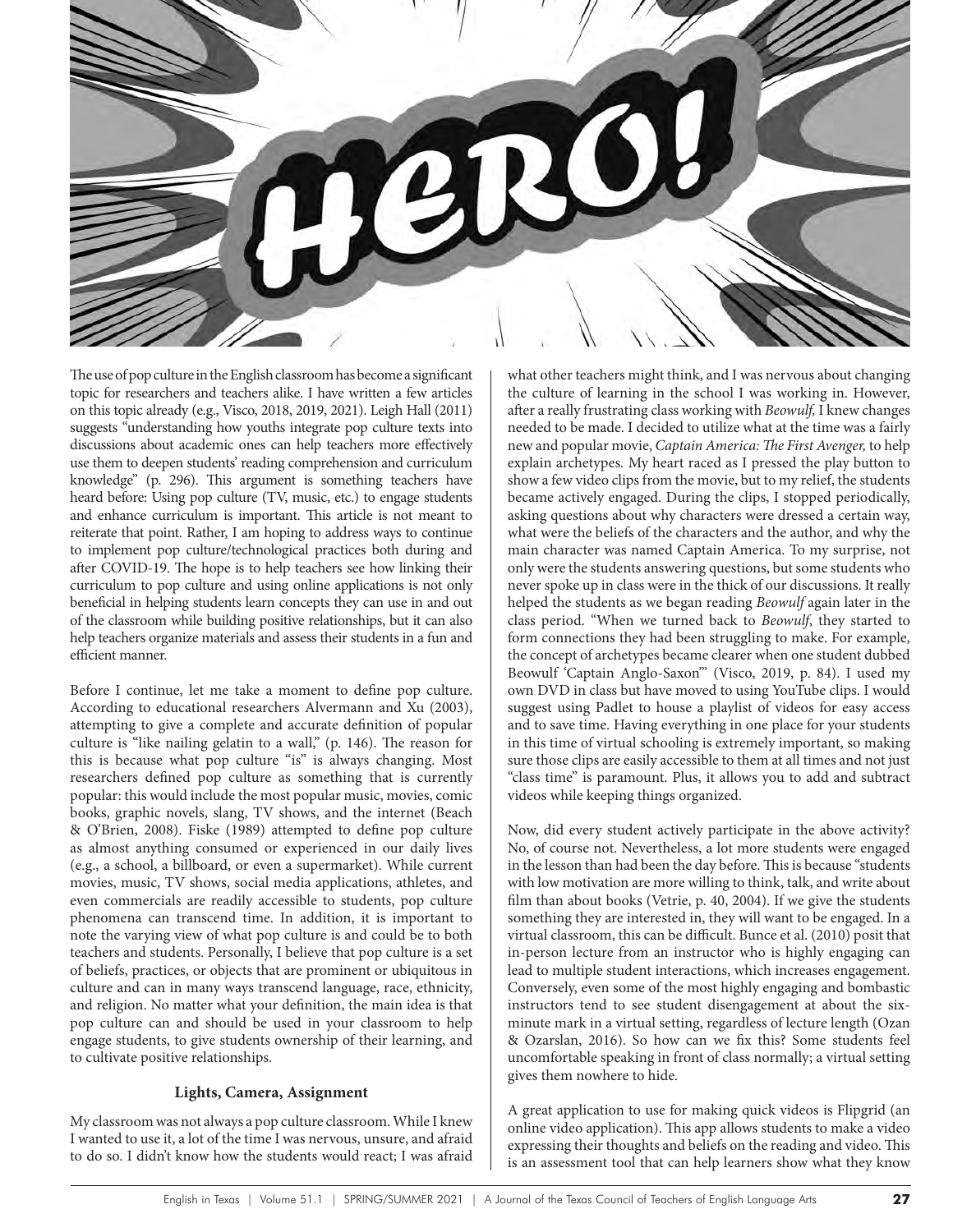without doing it in front of their peers. My students have loved using Flipgrid, and allowing them the ability to express themselves without their classmates watching has helped students to really dig into the material in a much more personal way. In addition, this app can be used to send out questions to the students from the teacher or even serve as a get-to-know-you tool at the beginning of the year.

The use of *Captain America* was my choice. As I started using pop culture, I was the one making all the decisions. Yet, what I learned was that my pop culture and my students' pop culture wasn't always the same. So, I listened to their pop culture suggestions and found out that some of them actually made excellent connections. Plus, by allowing them to have input, it gave them agency and ownership of their learning. One of my favorite examples of this is a project I would do with students on epic and romantic heroes within literature. Originally, I used clips from *Captain America* (as mentioned above) to link to *Beowulf* and clips of the *Harry Potter* movies to give visual representations of the traits of a Medieval romantic hero like Sir Gawain. Again, videos can be found online and uploaded into a Google slideshow, PowerPoint, Padlet, or whatever you choose. From there, my students were asked to watch a movie with a hero. My choice originally was *Indiana Jones and the Raiders of the Lost Ark*. Personally, I liked to choose a more ambiguous hero while also using a movie selected as one of the top 100 of all time by the American Film Institute. After the movie, the students complete a chart that shows whether the hero is epic or romantic, and they must create a graphic organizer and present it to the class (see Figures 1 and 2). Over the years, I have received some amazing graphic organizers—from a model of the Ark of the Covenant to the ten commandments of epic heroes. For virtual learners, there are numerous ways to create a fun graphic organizer. I would suggest Prezi to create a fun and free-flowing graphic organizer they can personalize that can hold video clips, pictures, and commentary easily and creatively. I found this virtual online process actually allowed me an easier way to assess having all of the



links submitted via a Google form and an easier way for the students to present using the same form to bring up their presentation.

Of course, this wasn't a perfect exercise. I quickly found my students love of *Indiana Jones* wanning at best. I tried using the movie *The Mummy* with actor Brendan Fraser, but again, that was quickly seen as "old" or "lame." This is where your students are so valuable and where the ability to work in this COVID world becomes easier to an extent. In the classroom, I could simply ask the students for input on what movies they liked or who were some of the characters they thought were heroic. Still, when students aren't sitting together in a classroom, or when the school policy or schedule won't allow teachers to use full-length movies in the classroom, students can select their own movie for this project. This offers them ownership of the assignment, but you do have to offer guidelines for the movie selection process. Guidelines might include: The movie had to be one they had not seen (which is why we prohibited Marvel or DC movies as we assumed most had seen them), it had to be school appropriate, and the students had to write up a justification for why they chose that movie for this particular assignment.

Takeaways from this assignment were that students were excited to get to choose something they wanted to watch and that the students enjoyed seeing that their teacher took an interest in these movies students selected as well. This sense of ownership and relationship is so critical and might unintentionally get lost in our classes, especially during a pandemic. Too often students and teachers can get caught up in a cycle of assign and assess during this extended online experience. There is a loss of connectivity and school ends up feeling like a job rather than a learning experience. This lack of community could be part of the reason students feel disengaged (Song et al., 2004). Connell & Willborn (1991) posited that positive student-and-teacher relationships directly impact the engagement of the students. This, in turn, can lead to more positive outcomes in student achievement (Roorda et al., 2011).

## **Twitter Me (Using Tweets and Memes)**

Another pop culture activity that can give students a sense of ownership of their learning is creating a class Twitter Feed. Now, there are, of course, roadblocks to this class activity as some students do not have a Twitter account, some are not allowed to be on Twitter, and so on. These problems can be overcome. Rather than require the use of the social media platform, I created a "Twitter board" in my classroom using butcher paper, and the students were responsible for updating the continuous feed. For example, when reading sonnets, students were required to choose a sonnet and then create a tweet encapsulating the entire 14-line poem. They had to create at least one unique hashtag as well. One student, for *Sonnet 75* by Edmund Spencer, wrote, "@myladyonthebeach 1 day we will be gone, this tweet deleted, but the world will know how perfect you are through my art, and through that our love will live eternally #toinfinityandbeyond." It was short, sweet, and explained the whole sonnet. Notice how this student linked pop culture in the hashtag by using a line from *Toy Story* to help explain long-lasting love.

The original concept of using butcher paper eventually became a problem: not enough wall space in the classroom, and no walls at all in a virtual space. The fix was to create a Google doc for the students to "tweet" in. This is easy to set up and easy for the students to navigate. There are more interactive online formats that can be used as well. There is Jamboard, which is an interactive whiteboard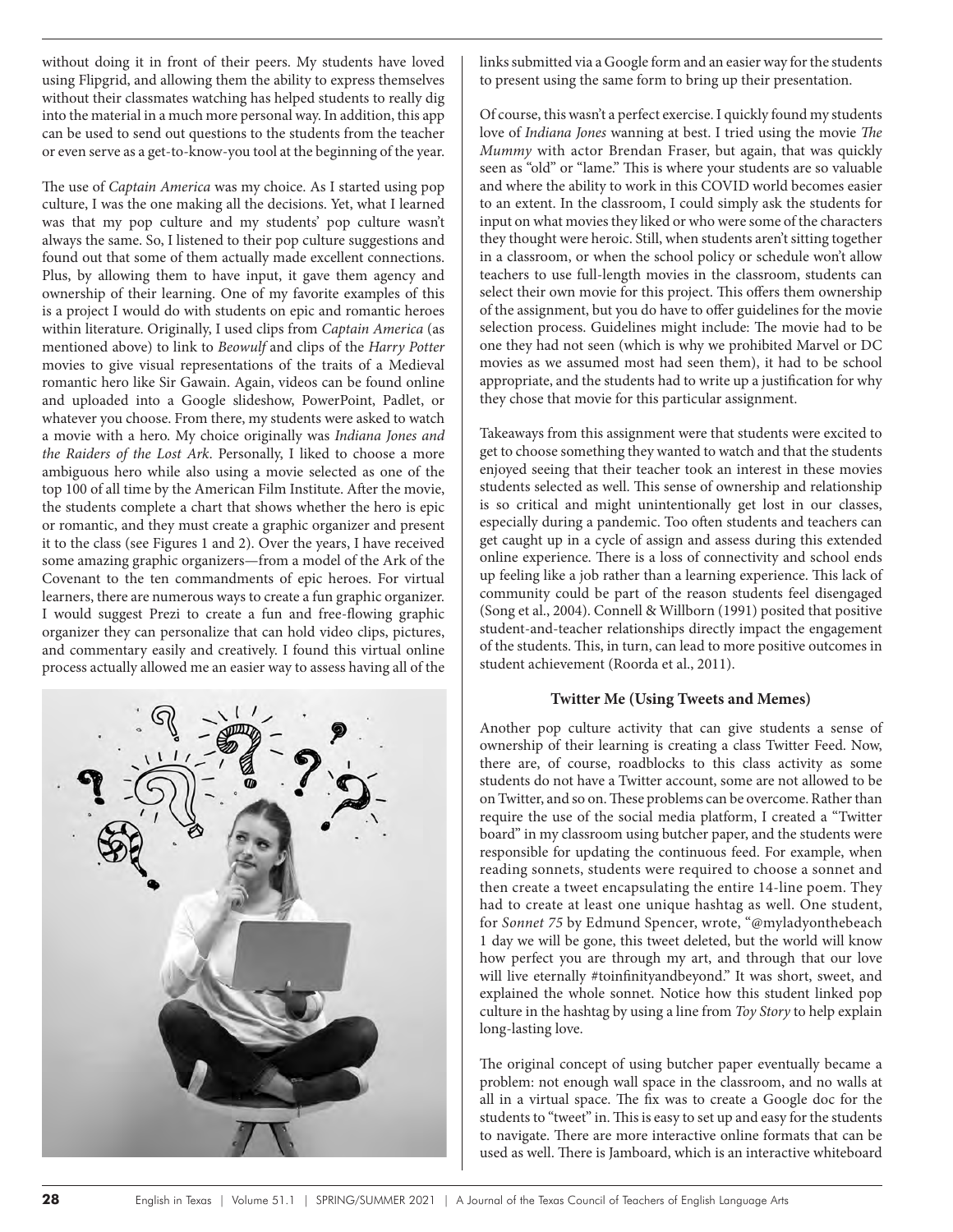| Epic Hero                                        |                | <b>Romantic Hero</b> |                   | ? Hero  |                      |
|--------------------------------------------------|----------------|----------------------|-------------------|---------|----------------------|
| Quality                                          | <b>Beowulf</b> | Quality              | <b>Sir Gawain</b> | Quality | <b>Indiana Jones</b> |
| Superior physical<br>strength                    |                | Strength             |                   |         |                      |
| On a quest                                       |                | On a quest           |                   |         |                      |
| Distant journey                                  |                | Courageous           |                   |         |                      |
| Self-confidence                                  |                | Humility             |                   |         |                      |
| Acceptance of violence                           |                | Skill at arms        |                   |         |                      |
| Risks death for glory                            |                | Fairness to enemies  |                   | Х       | Χ                    |
| Struggle determines fate<br>of a group or nation |                | Respectful to women  |                   | X       | X                    |

*Figure 1.* Hero Chart

# Hero Project

**You and a partner of your choice will create a graphic organizer to show what type of hero (epic or romantic) Indiana Jones is in Raiders of the Lost Ark.** 

**Your organizer will need to contain five (5) qualities of the epic or romantic hero and corresponding examples (3-5 sentences) of each quality from the film. Depending on the characteristics you find, you will determine which type of hero Dr. Jones is: epic or romantic. Your organizer must also feature a recurring theme or motif.**

**You will need to turn in your hero chart via Google Drive on the same day you present your graphic organizer. Each member of the team is expected to turn in a chart. The first two columns of the chart will need to be completely filled out and the last column will need to have five (5) of the seven (7) completed.** 

**You may make an actual Graphic Organizer if you are an in-class student. Virtual Students: I recommend Prezi, Popplet, Google Slides, or other online Graphic Organizer of your choice.**

**This project is due \_\_\_\_\_September 30th\_\_\_\_\_.**

| <b>RUBRIL</b>                                                                      |                  |  |  |  |
|------------------------------------------------------------------------------------|------------------|--|--|--|
| <b>Title (indicates Epic or Romantic)</b>                                          | out of 10        |  |  |  |
| Five hero characteristic examples from the film (labeled and thoroughly explained) | out of 50        |  |  |  |
| Graphics/Visuals + Theme/Motif                                                     | out of 30        |  |  |  |
| <b>Overall Effort (color, neatness, mechanics)</b>                                 | out of 10        |  |  |  |
| No Hero Chart                                                                      | $-10$            |  |  |  |
| Total:                                                                             | _____ out of 100 |  |  |  |

*Figure 2.* Hero Project Graphic Organizer Assignment and Rubric

that works quite well. In addition, you might want to use Padlet for this if you and your students are already comfortable using it to house video clips. Another alternative is having the learners use the chat feature within Zoom (or whatever platform your school uses) to write their tweets. I chose Google Docs because it was free, many students already have a Google account, and students seemed to know their way around the platform. This prior knowledge of a platform can save time and frustration. Regardless of what application you choose to use, this activity again allows for a quick formative assessment tool for teachers (even in a virtual setting)

to use while helping students learn to analyze their readings and to make the readings their own in a way. The application/Google method was a success because I was able to track things better, organize things more efficiently, and assess the students quickly.

Speaking of assessment and this assignment's mutability, this Twitter exercise works for novels, short stories, poems, and even plays. Students can be assigned a character whose Twitter feed they need to write. This is where your assessment can develop further than simple understanding of plot or poem. True, by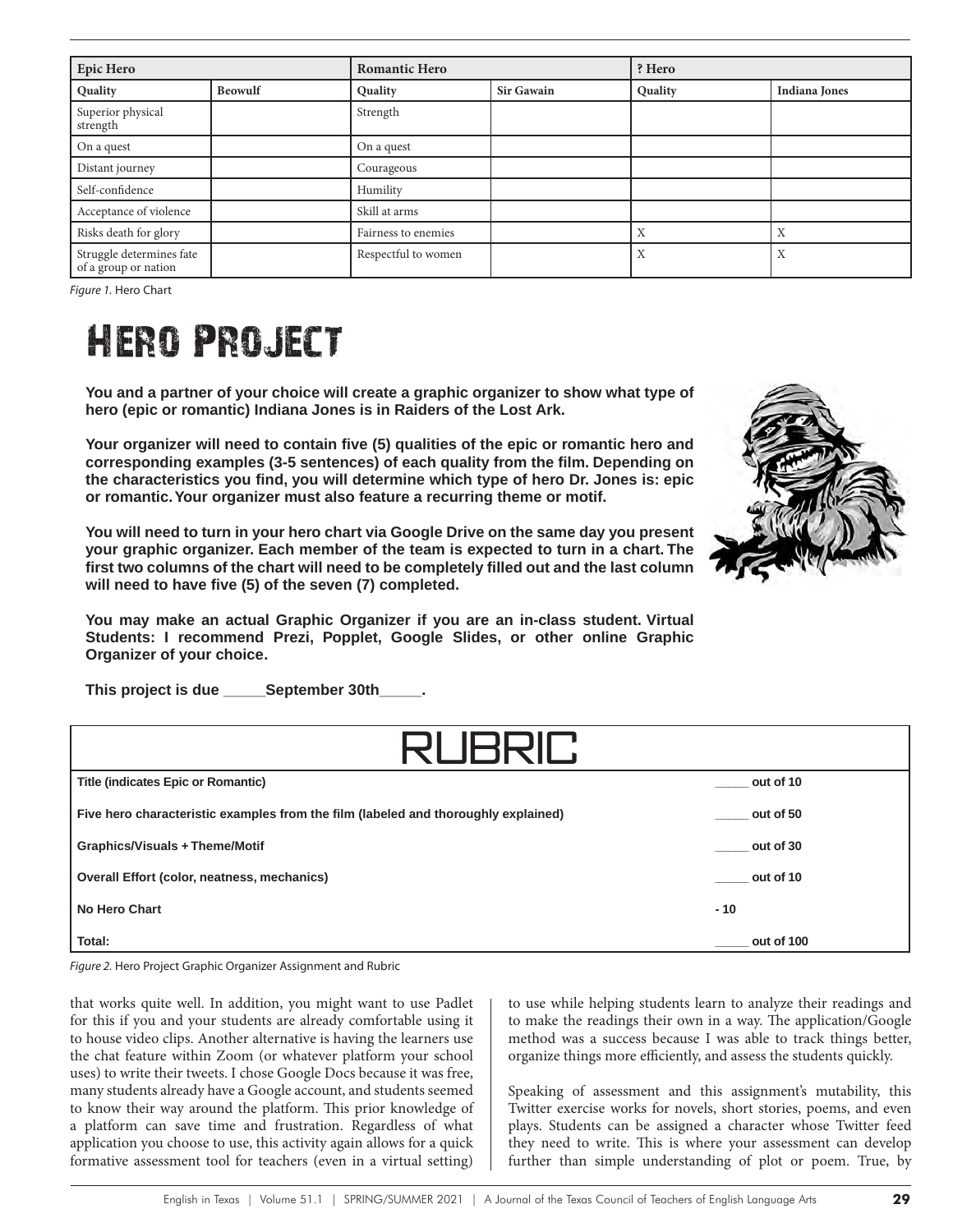using the students' "Twitter" posts, teachers can tell if students are understanding the material, the themes, or even just following the plot of the story. However, this assignment helps students dig much deeper and develop their character and literary analyses while also helping them learn about character mindset and motivation. For example, when reading *Macbeth*, one student wrote, "Does anyone know how to get red stains out of a nightgown, asking for a friend #outoutdangspot." This is pure Lady Macbeth, bold and yet not wanting to take full responsibility. Lastly, this activity allows teachers the ability to instruct students on proper online etiquette, a much-needed soft skill in the 21st century and our virtual classrooms.

Another formative assessment alternative is having students create memes that connect to whichever work they are reading. Popular memes range from SpongeBob to Willy Wonka to a frustrated Ben Affleck. A site like imgflip.com houses thousands of pictures to help create a meme. I find that using memes allows students to express themselves in a different way while showing what they have learned in class. In my lectures, I use memes to model what I expect of students when they create their own while fostering relationships with the students, something that not only increases engagement, but as Cornelius-White (2007) posited, positive teacher-student relationships tend to lead to higher student achievement.

#### **Listen Like Thieves (Using Pop Music in Your Class)**

When my students came to my classroom (real or virtual), I would always have music playing that had something to do with what we were about to learn. In a virtual classroom, I might have a bellringer

up, but have music playing in the background that students will be able to hear. It might not be exactly the same as coming into my classroom and hearing INXS over the speakers, but it is fairly close. Either way, it is fun to watch students realize the songs are linked to the lesson, and soon they start to predict what we might be learning. It is more rewarding when they start offering up songs of their own to link to the learning. I write down their suggestions so I have songs to use the following year and might be more aligned to the students' interests. This use of student knowledge is one of our best tools. Students like sharing their knowledge with their teachers, and we should enjoy sharing our knowledge (even of pop culture) with them. With those songs at the beginning of class, I do not just hope students notice the meanings; I take time to discuss each song with them: Why did I choose that song? Which



lyrics are important? How does this song connect to the work we are reading or what we are learning today? This open dialogue allows students to understand my thinking process, to ask questions, and to have a model to help students excel when asked to do something similar with music themselves.

Odds are some of your virtual (or even face-to-face) students are listening to music while you are teaching, thanks to earpods and other technological advances in headphones, so let's use that love of music. Again, I want my students to take ownership in their learning and they can do this with music. I first did this with carpe diem poems by having students choose a song that embodied the carpe diem mindset (modeling it first, of course, to show what is expected). They were asked to choose lines from the song and pair them with lines from a carpe diem poem and present their song to the class. As I continued to do this assignment, I made additions asking for specific literary devices used, figurative language, indirect and direct characterization, all to enhance the project while teaching them in coordination with our state standards. The best part is that they were learning how to read their pop culture while making substantial and relevant connections between their pop culture and their schoolwork. Virtual learners could use the application Explain Everything or Educreations as a way to create a virtual presentation that allows them to film and edit while marking up screen captures of their chosen poem and song lyrics. This allows students to show their work and allows you to create an online gallery (perhaps in Padlet) of their presentations for all of the students and even their parents to see. You can even take the time and create a playlist of songs via YouTube that you can share with the students and put the list of songs and poems in the comment section. I plan on continuing to use these applications in the future to allow students to make presentations as it gives them an alternative to standing up in front of the class and gives me the opportunity to share their presentations (if they allow) with our school community.

> back to *Beowulf,* I created a project where pop culture and the students' lives were linked to the concept of a hero. The students were asked to think about a hero in their own lives (parent, grandparent, uncle, coach). I usually complete the assignment alongside them and share my hero, but this isn't required. Part of the assignment is to use song lyrics that relate to your personal hero. I provide some song lyrics in case my learners do not know a lot of songs about heroes. This can take some of the pressure off of trying to pick something "cool" or "unique." However, this personal piece does a lot to not only use pop culture effectively but also to help the students engage in the assignment; the link to family members makes the assignment relevant to their lives and allows them the freedom to use their pop culture in an academic way. As Gay (2010) points out, using pop culture or other forms of culturally sustaining pedagogy

Keeping with music, but going

is validating and affirming for students and can build meaningfulness between their school and home life and experiences. Plus, since *Beowulf* is taught early in the school year, this is a wonderful way to get to know your students and in turn, by sharing your hero, a way for them to get to know you.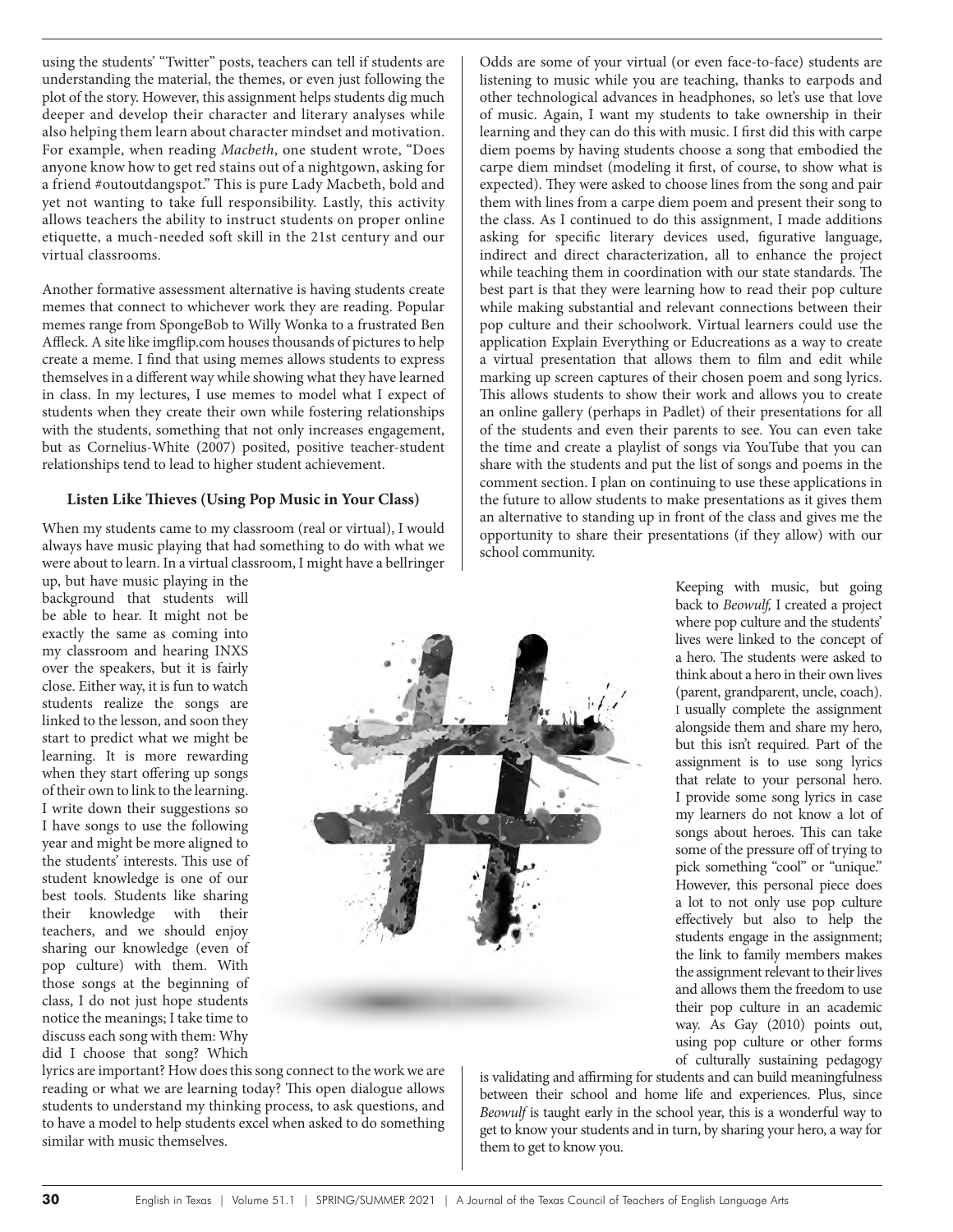

#### **X's and O's**

As stated throughout, pop culture usage in the classroom (virtual or otherwise) gives students a feeling of ownership, understanding, and community within the classroom. It is imperative that our students understand that being able to read classic works of literature and the media they consume are both of equal importance. It is also important for us as teachers to provide choices. Another way I do this is by using the Tic-Tac-Toe method. Essentially, I create a Tic-Tac-Toe board and each of the spaces is filled with an activity the students have to do. Usually I have them broken up into groups, and you can still do this in a virtual environment as well. The students use the Tic-Tac-Toe board and must do three of the assignments to "win the game" (i.e., make a tic-tac-toe) (see Figure 3).

This works well in a classroom or virtual space. For example, with the novel *1984*, students can write a blog (an actual blog using Blogger) as Winston or Julia or O'Brien. They are asked to create a website for Oceania or just for the novel overall using sites like Wix or WordPress.

In addition, students are asked to use WWII propaganda posters and reimagine and recreate them as propaganda for the novel. You can have students use numerous photoshop sites; Google, Adobe, and Vistaprint all have applications that can help with this. The Tic-Tac-Toe approach can be applied to any novel, or you can take one part and make it a standalone assignment. Because of the variety of options, students have choice in the way they want to demonstrate their knowledge, which gives them ownership of their learning and usually makes for a more actively engaged student.

#### **Infinity and Beyond**

Is pop culture usage in the classroom for everyone? No. Do you have to use it as much as I have in the past? No. Nonetheless, it is becoming increasingly more apparent that using examples and creating assignments that are relevant to the students and their lives is beneficial not only to student engagement, but also to success (Jimerson, Campos, and Grief, 2003). This connectivity piece, so important in building relationships with students, is becoming

| Inform                                                                                                                                                                                                                                                                                                                                           | Create                                                                                                                                                                                                                                                                                                                                                                                                                             | Adapt                                                                                                                                                                                                                                                                                                                                                                                                                                                                                                                                                                |
|--------------------------------------------------------------------------------------------------------------------------------------------------------------------------------------------------------------------------------------------------------------------------------------------------------------------------------------------------|------------------------------------------------------------------------------------------------------------------------------------------------------------------------------------------------------------------------------------------------------------------------------------------------------------------------------------------------------------------------------------------------------------------------------------|----------------------------------------------------------------------------------------------------------------------------------------------------------------------------------------------------------------------------------------------------------------------------------------------------------------------------------------------------------------------------------------------------------------------------------------------------------------------------------------------------------------------------------------------------------------------|
| From the two options choose one.<br>Create a brochure using Smore to advertising Oceania<br>as a popular vacation destination. Share the link on<br>the class webpage.<br><b>Or</b><br>Create a video commercial of at least 30 sections<br>advertising Oceania or The Chestnut Tree Café.<br>Upload to YouTube and share link on class website. | Create a model of either Winston Apartment or<br>the Room where Winston and Julia meet above<br>Charrington's Shop.<br>In person can do this in the form of a model or a<br>painting on something larger than standard printer<br>paper.<br>Virtual students can still do this, but must take<br>pictures and upload to our class webpage.                                                                                         | Think about how you would make 1984 into a movie.<br>Make a Google Slide Show or Prezi of seven actors<br>and the parts they would play in your adaption of<br>1984.<br>For each actor you must provide a paragraph<br>discussing your choice and what qualifications the<br>actors have that make them a good fit for the role.<br>Cite your sources please.                                                                                                                                                                                                        |
| <b>Written Expression</b>                                                                                                                                                                                                                                                                                                                        | Soundtrack                                                                                                                                                                                                                                                                                                                                                                                                                         | Produce                                                                                                                                                                                                                                                                                                                                                                                                                                                                                                                                                              |
| Using Blogger, write a blog post from the perspective<br>of Winston.<br>Write as if you are Winston trying to reach out to the<br>resistance or anyone who may listen.<br>You need 5 entries coinciding with 5 parts of the<br>novel. Each at least 2 paragraphs long.                                                                           | Create a CD for a soundtrack to the novel 1984.<br>Create a ten-song CD with cover art.<br>Write a five-to-ten sentence explanation of why and<br>where the song fits; you must use quotes from the<br>song and book in your explanation.<br>This can be done via Prezi, Google, Padlet, Haiku<br>Deck or other presentation platform of your choice.<br>You can create an actual playlist to share with the<br>class via YouTube. | Use old WWII propaganda posters and alter them<br>to ones that could be used in Oceania. Make sure to<br>use slogans and ideas from the novel in your posters.<br>Use Google, Adobe, Vistaprint, or another photoshop<br>app to help you and upload at least 3 posters to a<br>presentation platform like Prezi or Google.<br>Or<br>Create a commercial trying to get younger kids to<br>join the Junior Spies. Use the persuasive techniques<br>discussed in class and the propaganda from the novel<br>to help guide your commercial. Upload videos to<br>YouTube. |
| Create                                                                                                                                                                                                                                                                                                                                           | <b>Model Expression</b>                                                                                                                                                                                                                                                                                                                                                                                                            | <b>Written Expression</b>                                                                                                                                                                                                                                                                                                                                                                                                                                                                                                                                            |
| Create a website for Oceania and the novel as a<br>whole. Use Wix or WordPress to create their site. You<br>must discuss and have tabs on your site dealing with:<br>Characters, Themes, Literary Devices, Setting, and a<br>brief Summary of the novel.                                                                                         | Make a model of what you believe the Monster<br>looked like—not a painting, not a drawing, a model<br>or sculpture.                                                                                                                                                                                                                                                                                                                | Using Blogger, write a blog post from the perspective<br>of Julia or O'Brien.<br>Write as if you are that character and delve into their<br>emotions and feelings about what is going on in the<br>novel.<br>You need 5 entries coinciding with 5 parts of the<br>novel. Each at least 2 paragraphs long.                                                                                                                                                                                                                                                            |

*Figure 3. 1984* Tic-Tac-Toe Project